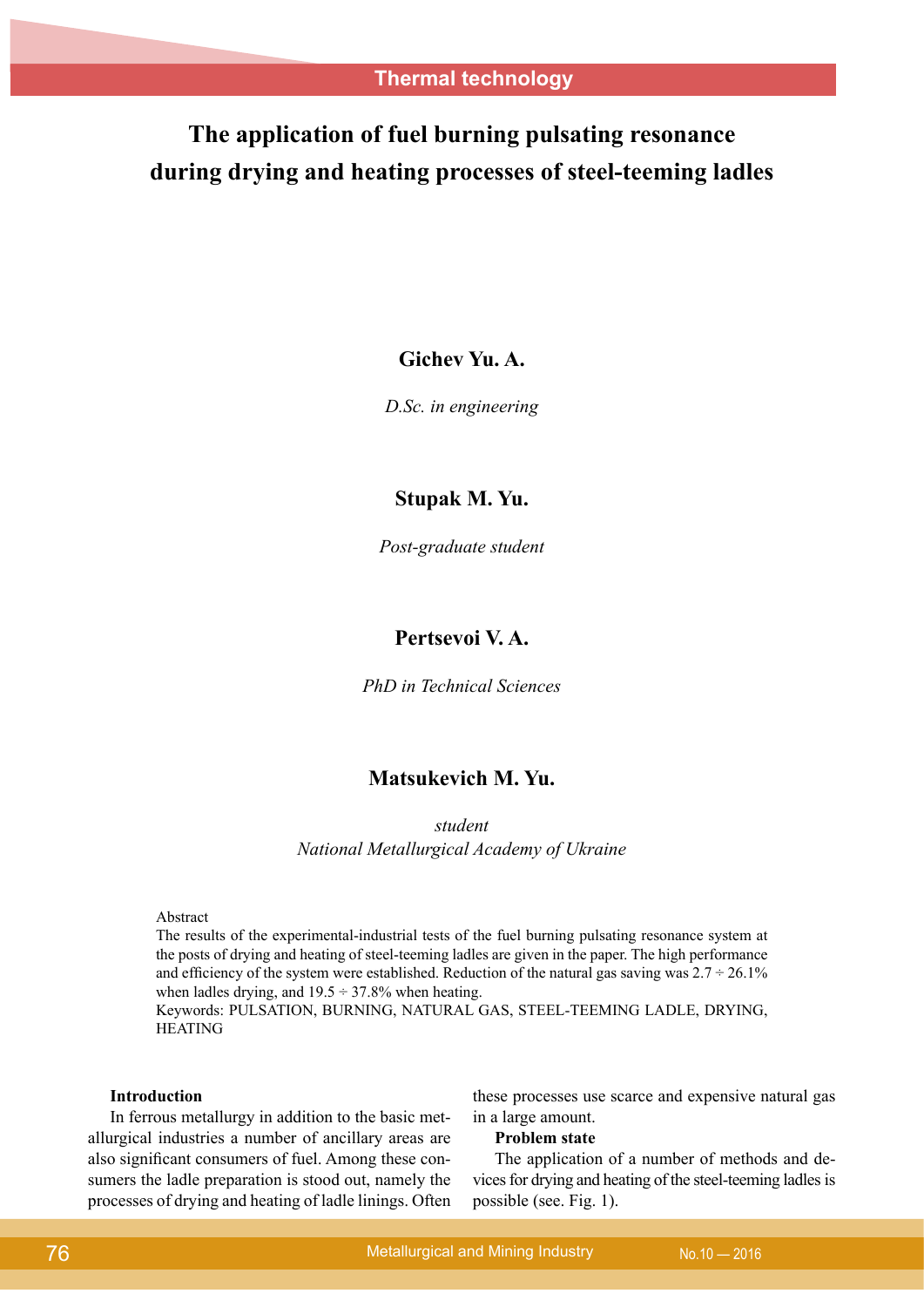

**Figure 1. Methods and devices for drying and heating of steel-teeming ladles**

More than 80% of the steel teeming ladles drying and heating processes are carried out with the combustion products. The differentiated supply, fuel supply with flame moving, pulsation and other methods are applied to eliminate thermal defects of ladle linings and more efficient use of fuel heat in addition to the stationary fuel supply.

However, drying and heating of combustion products has a number of drawbacks:

- low coefficient of fuel power usage (30%);

- contamination of workplaces and environment with harmful components (oxides of sulfur, nitrogen, carbon) of fuel combustion;

occurrence of thermal defects on the ladle linings.

In order to eliminate thermal defects of the lining the application of "soft" mode of drying and heating of ladles with adjustable fuel supply is proposed [1]. When drying the temperature of the lining external surface in this case as opposed to "hard" mode does not exceed the evaporation temperature of water, which helps to reduce thermal lining defects.

The introduction of additional structural elements (insert pieces) to the workspace of ladles leads to intensification of heat transfer between the flow of combus-

tion products and lining, which increases the utilization coefficient of fuel combustion power [2, 3]. The disadvantage of this method is the complexity of the devices design for drying and heating of steel-teeming ladles.

 A number of other design and technological solutions aimed at improving the processes of drying and heating of steel teeming ladles with using fuel are known [4-6].

In the paper [4], the use of the cyclic modes for drying and heating of steel teeming ladles is proposed. The application of cyclic modes improves coefficient of fuel power utilization and reduces the risk of local overheating of the lining. The disadvantage of the cyclic mode is the impossibility of reducing the duration of the drying and heating processes.

A method of combined heat supply mode into the workspace of the ladle is known, which is also the alternation supply of the combustion products and the heated air [5]. This method of supplying heat allows eliminating lining overburning, however, it requires significant fuel consumption.

When ladles drying and heating processes according to the method proposed in [6], recuperative and rege-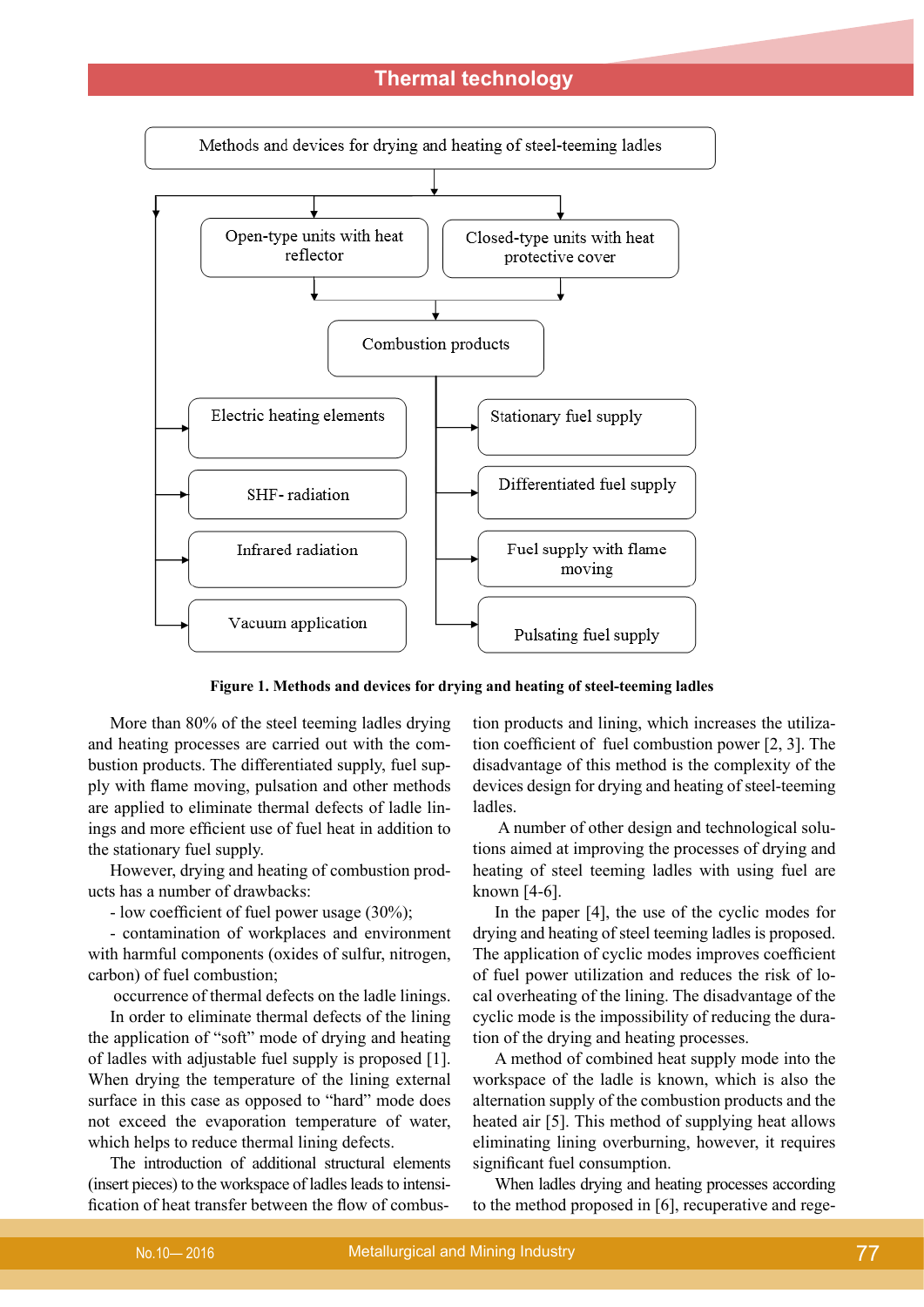nerative burners have been used. They allow reducing fuel consumption due to heating fuel and air by combustion products. It does not provide uniform heating of the lining and reducing the duration of drying and heating.

The electrical heating elements [7], SHF radiation [8], infrared radiation [9] and vacuum application [10] can be used as an alternative to the combustion products.

Widespread use of electric heating elements that improve thermal efficiency coefficient of drying and heating processes up to 50% holds back a little service life of heating elements and complicated technology of their production.

Drying and heating of the ladle lining by means of SHF-radiation ensures uniform heating of the lining entire volume, which eliminates the occurrence of thermal defects therein and improves coefficient of processes efficiency up to 60%. At the same time disadvantage of this method is a significant decrease in the efficiency coefficient of drying process as removing moisture from the lining, because a major component which absorbs microwave radiation is water. When using SHF-radiation an emergency organization to protect staff from the influence of microwave radiation is required.

In paper [10], the results of experimental studies of the vacuum use in the drying and heating processes of steel-teeming ladles are shown. The duration of processes, and accordingly, fuel expenditure are redu-

ced by 30%. A significant drawback of this method includes reduction in hardness of the lining, which worsens its quality.

In general, alternative technologies listed significantly complicate the drying and heating processes as compared to conventional processes using fuels and in some cases require the application of expensive custom equipment. At the same time, alternative solutions are energy-intensive technologies.

#### **Research problem statement**

In order to reduce the consumption of natural gas it is advisable to use fuel burning pulsating resonance [11], from introduction of which we should expect:

- more thorough heat treatment of the inner surface of the ladle working volume by eliminating stagnant zones insufficiently washed with products of combustion;

- intensification of heat exchange between combustion products and the ladle lining;

- improved fuel efficiency due to the reduction of unburnt fuel.

There are three options of excitation of the fuel burning pulsating resonance mode: pulsations excitation on the gas pipeline, on the air pipeline and share excitation of pulsations on the gas and air pipeline.

The objective of this work was to evaluate the applicability of the burning fuel pulsating resonance for drying and heating processes of steel-teeming ladles through the introduction of the developed system and evaluation of its performance in industrial conditions.



**Figure 2. Stand for ladle drying**

a – general view; b – arrangement scheme of the pulsating unit; 1 – gas pipeline; 2 – burner; 3 – cover; 4 – ladle; 5 – supports; 6 – exit flue for combustion products; 7 – air piping; 8 – counterweight; 9 – cover swing mechanism; 10 – pulsating unit; 11 – power supply and control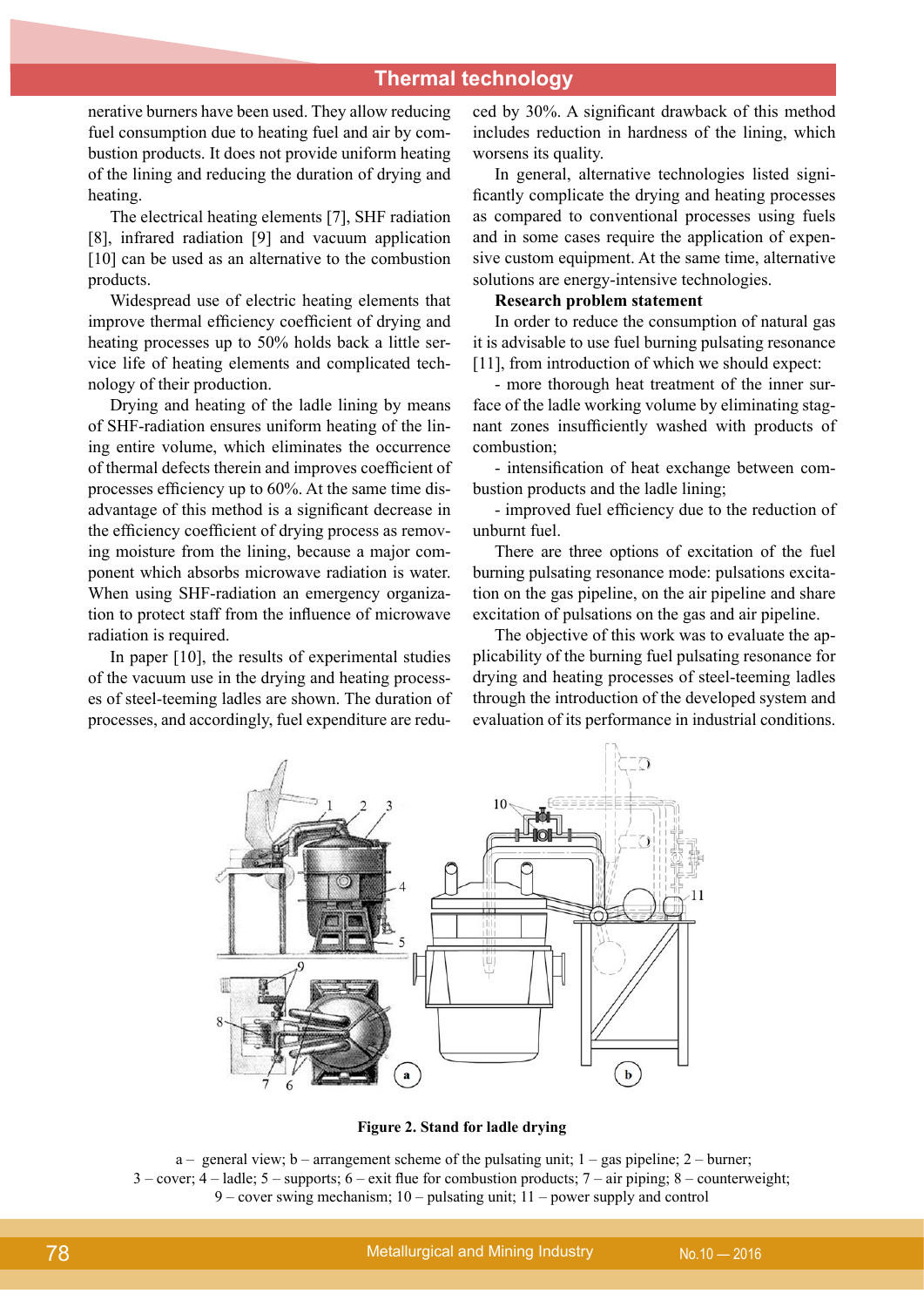The researches were preceded by the development of hardware for fuel burning pulsating resonance on the drying and heating stands of steel-teeming ladles, the assembly of pulsating devices on the gas pipelines of drying and heating stands, the acoustic analysis of the ladles working volume and selection of standard ladles for comparison with experimental data.

### **Research on the drying post**

The research was carried out in the Electric Steel Melting Shop No2 JSC "Oskol Electric Steel Works." General view of the stand for the drying of steel-teeming ladles and the arrangement scheme of pulsation unit is shown in Fig. 2.

The stand consists of supports on which the ladle is mounted and swing cover with the burner.

On the stand, the burner of "pipe in pipe" type is installed. The pulsations of the gas flow are created by pulsating unit mounted on the gas pipeline and executed in the form of mechanical pulsator with cylindrical interrupter of the gas flow. The pulsator is driven by DC electric motor that is connected to the network via resistor.

By rotating pulsator, the passage section of the pipeline supplying the natural gas is overlapped with predetermined frequency, which leads to periodic compression and rarefaction of natural gas flow and formation of elastic oscillations.

The scheme of hardware of fuel burning pulsating resonance when drying the steel-teeming ladles is shown in Fig. 3.



**Figure 3. The scheme of hardware of fuel burning pulsating resonance when drying the steel-teeming ladles** 

1 – ladle; 2 – burner; 3 – cover; 4 – exit flue for combustion products; 5 – chromatograph; 6 – gas pipeline ; 7 – air piping; 8 – bypass; 9 – pulsating unit; 10 – thermal radiation pyrometer; 11 – acoustic probe; 12 – preamplifier; 13 – thermocouple; 14 – potentiometers; 15 – spectrum analyzer; 16 – actuating mechanism; 17 – resistor; 18 – rectifier; 19, 20 – flowmeters

An acoustic probe that sends a signal to the preamplifier, from which the amplified signal is routed to the spectrum analyzer, determines required frequency of interruption of gas flow for the resonance.

The frequency at which the maximum amplitude of the oscillations is determined by spectral analysis and thus the number of electric motor revolutions, which is necessary to obtain a resonant frequency, is determined:

$$
n = 60 \cdot \omega / 2 \cdot \pi, r/min,
$$
 (1)

where  $\omega$  - circular frequency of the gas flow interruption, Hz

The pulsator by-pass in combination with a valve mounted thereon allows adjusting the amplitude of pulsations by changing the amount of gas passing through the pulsator. When the valve on the bypass is closed gas completely passes through the pulsator. Opening of valve bypasses some part of gas to bypass and reduces pulsator gas flow, which decreases the degree of gas condensation before the pulsator and accordingly reduces the pulsations amplitude.

Thus, the amplitude of the pulsations is adjusted by the position of the valve in the bypass, which allows changing the ratio of gas consumption passing through the pulsator and the bypass. The pulsations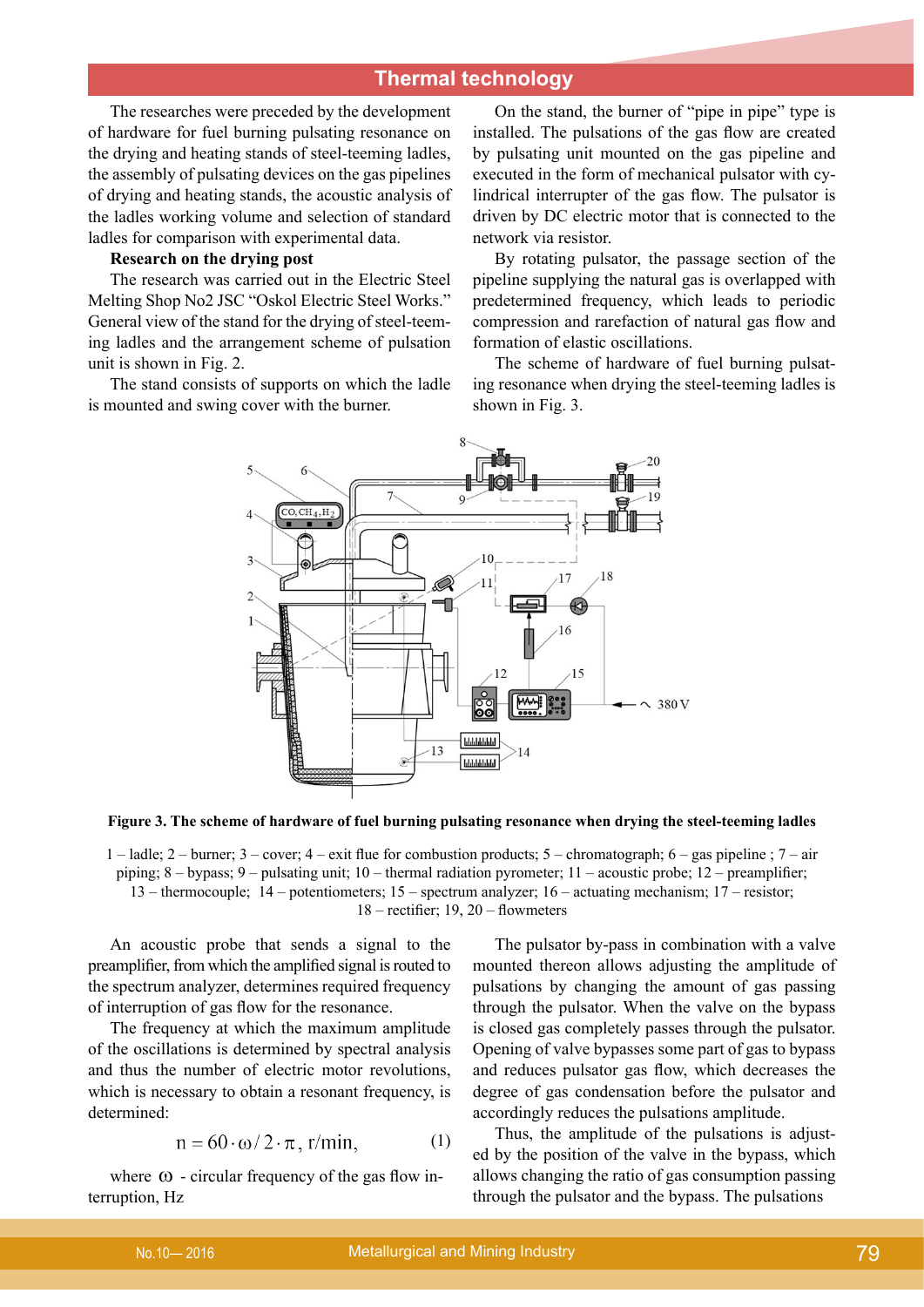frequency is adjusted by changing the electric current voltage supplied to the pulsator's drive by altering resistance of the resistor with actuating mechanism.

The temperature of the ladle lining surface was determined with pyrometer at 500-700 mm below the upper edge of the ladle. The ladle shell temperature was measured by contact thermocouple. This allowed us to control drying processes of the ladle in accordance with the technological instructions.

Chemical unburning was evaluated according to the content of carbon monoxide (CO) in the combustion products, which was determined by chromatography.

Drying of the ladle lining was carried out after the complete replacement of the working layer. The test results are shown in Table 1.

|  |  |  |  | Table 1. The results of tests during drying process of steel-teeming ladles |
|--|--|--|--|-----------------------------------------------------------------------------|
|--|--|--|--|-----------------------------------------------------------------------------|

| Test<br>N <sub>o</sub>   | Ladle<br>N <sub>0</sub> | Pulsations<br>frequency, Hz  | Lining<br>temperature,<br>$\rm ^{\circ}C$ | Shell<br>temperature, $\mathrm{C}$ | Total natural gas<br>consumption, $m3$ | Natural gas<br>saving, % |
|--------------------------|-------------------------|------------------------------|-------------------------------------------|------------------------------------|----------------------------------------|--------------------------|
| $\overline{\phantom{0}}$ | Н                       | $\overline{\phantom{a}}$     | ~1000                                     | 75                                 | 2570                                   |                          |
| 1                        | 36                      | $45 \div 55$<br>$18 \div 25$ | $\sim 900$                                | 77                                 | 2370                                   | 7.8                      |
| 2                        | 31                      | $18 \div 25$                 | $1050 \div 1060$                          | 78                                 | 2500                                   | 2.7                      |
| 3                        | 2                       | $18 \div 25$                 | ~1100                                     | 75                                 | 2295                                   | 10.7                     |
| $\overline{4}$           | 5                       | $18 \div 25$                 | $1050 \div 1120$                          | 79                                 | 2230                                   | 13.2                     |
| 5                        | 12                      | $18 \div 25$                 | $1050 \div 1120$                          | 80                                 | 2215                                   | 13.8                     |
| 6                        | 25                      | $18 \div 25$                 | $-900$                                    | 87                                 | 2020                                   | 21.4                     |
| 7                        | 36                      | $18 \div 25$                 | ~1000                                     | 74                                 | 1900                                   | 26.1                     |
| 8                        | 30                      | $18 \div 25$                 | ~1000                                     | 76                                 | 2200                                   | 14.4                     |

Changes in the supply of the natural gas during the experiments are presented in Fig. 4.

Drying of the first test ladle (No 36) had been taking place according to the schedule for five hours corresponding the technological instruction, i.e. according to the schedule of the standard ladle (H). At the end of the fifth drying hour the pulsating unit for fuel burning was on and began searching for the resonance mode. The frequency of pulsations when searching of the resonance mode was changed in the range of  $15 \div 60$  Hz. At the same time bypass remained open. With open bypass resonant mode was not detected requiring bypass overlap.

When completely overlaped bypass the significant resonance effect in the frequency range of  $45 \div 55$  Hz was found, however, work in this frequency range was not possible due to the resonant excitation of the drying post structures.

A second less intense peak of the resonance frequency (subharmonic) was detected before completion of the drying process in the range of  $18 \div 25$  Hz. The definition of this range occurred at the beginning of the tenth hour of the ladle drying. At the same time decreased in the sixth hour fuel consumption was increased to the standard, since the delay of ladle lining heating was observed.

Drying of the second test ladle (No 31) was carried out on the standard schedule in the pulsating resonance mode with a frequency range of pulsations  $18 \div 25$  Hz.

Due to incorrect installation of the ladle relative to the cover (eccentricity was about 300 mm) the resonance effect was slightly weakened.



Figure 4. Changes in the supply of natural gas  $(V_a)$ **during the ladles drying when fuel burning pulsating resonance** 

1...8 – numbers of the tests; <u>in standard mode</u>; .............. test mode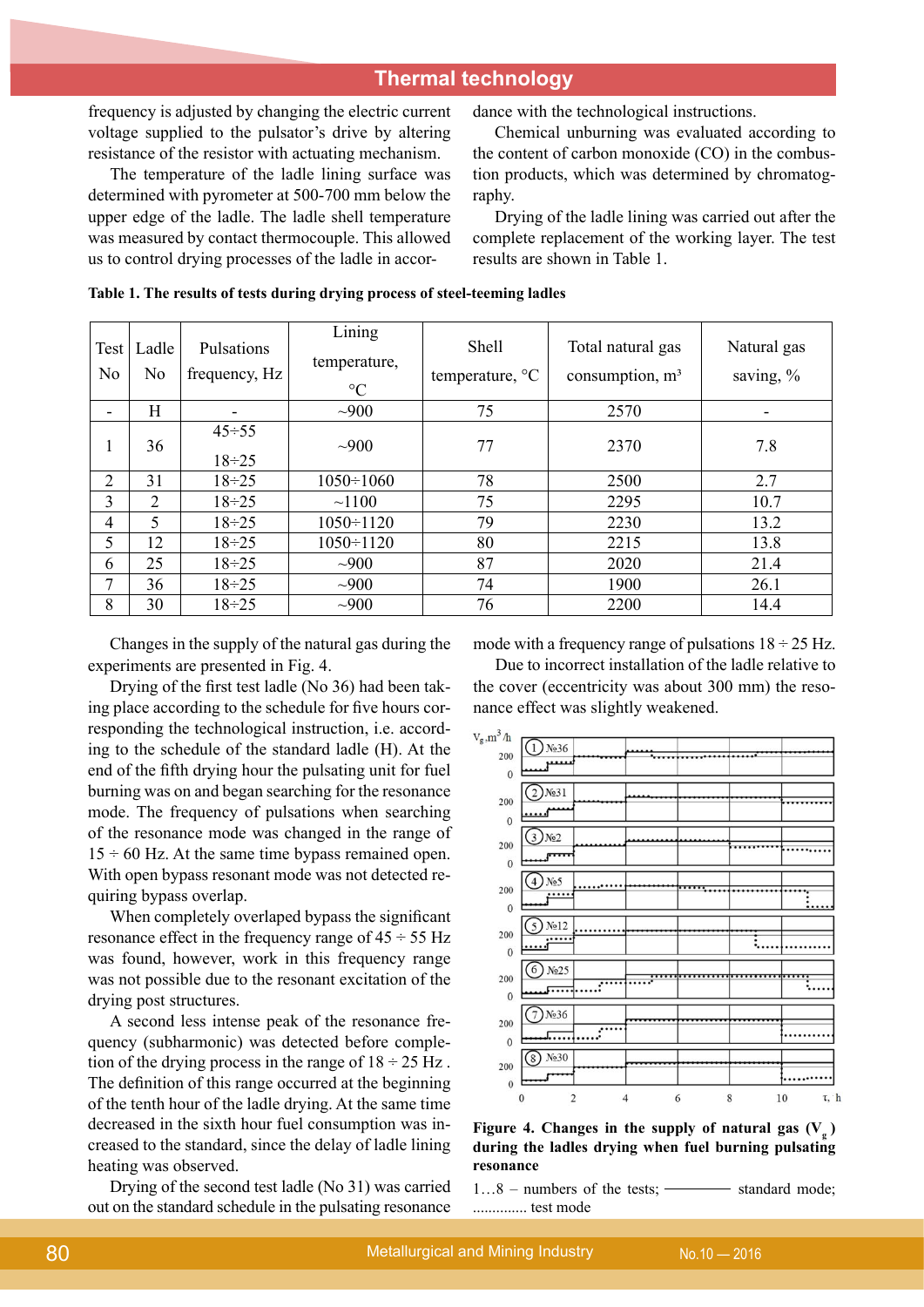Nevertheless, after seventh hour of ladle drying the temperature on the lining on distances of 500- 700 mm from ladle edge was 1050-1060°С, that was significantly above the standard (900°С). The ladle shell temperature reached the standard value (75°С) after ten hours of drying. All this allowed us after the tenth hour and to the end of drying to reduce the gas consumption in relation to the standard consumption.

Drying of the third test ladle (No 2) during the first seven hours was carried out by the standard schedule of fuel supply in pulsating resonance mode with frequency range  $18 \div 25$  Hz...

During this period the flame stability was studied. Artificial flameout was produced by supplying excess air followed by reduction of the combustion process.

The high stability of the flame was established, which was not inferior to the flame in the normative drying mode. Enough solid and stable flame was maintained at a greater deviation from the stoichiometric ratio "fuel-air". On the eighth hour of drying the tests related to the flame stability were stopped.

After eight hours of drying temperature of the ladle lining was 1040°С. The lining temperature after ten hours was 1100°С. Exceeding of the standard temperature (900°С) allowed reducing the gas flow rate after the eighth and the tenth hour of the ladle drying, respectively, maintaining pulsating resonance mode of fuel combustion.

In subsequent tests ( $No4\div 8$ ) the search of the optimal drying mode was carried out.

When drying of the fourth and fifth tests ladles (No 5 and No 12) the fuel consumption was increased in the first drying hours. The lining temperature was  $1050 \div 1120$  °C at the end of the drying process on both ladles, the lining temperature had reached the standard value (900°С) considerably earlier than twelve hours of drying and, therefore, the drying cycle could be shortened to 9-11 hours. However, the actual reduction of the drying time was not possible, since it would lead to violation of the technological process organization in the lining of the shop. In particular, reducing of the drying time violates the work cycling of refractory lining area that creates a shortage of time for refractories burning and has a negative impact on their durability.

To keep the standard drying time the fuel supply for the ladle No 5 (after seventh hour of drying) and for the ladle No 12 (after the ninth hour of drying) was reduced. At the same time, the fuel burning pulsating resonance mode was maintained.

In the next two test ladles (No25 and No36) for maintaining the drying time within the standard value the gas supply during the initial drying period was

slightly reduced. However, the rate of the lining temperature increase was significantly faster than standard, which required reducing the fuel consumption at the end of drying: for the ladle No 25 at the twelfth, and for the ladle No 36 at the eleventh hour to avoid overheating (over 900°С).

Drying of the last test ladle (No 30) was carried out in the resonance mode  $(18\div 25 \text{ Hz})$  at the standard gas consumption up to the tenth hour of the drying inclusively. The gas consumption was reduced after the tenth hour of drying to exclude overheating.

In general, the test of fuel burning pulsating resonance mode on the drying stand of steel-teeming ladle allows us to note the following:

-work of pulsation unit on the gas pipeline stand provides the gas consumption and gas consumption change in accordance with the technological instruction;

- practically confirmed possibility of pulsating resonance frequencies search in an industrial conditions when a negative impact of temperature, acoustic interference and equipment inertia;

- sufficiently high efficiency of pulsation unit and the ability to stable maintaining required resonant frequencies of gas pulsations during the drying process have been established;

- more intensive course of the drying process, thereby reducing process time and thus decreasing the fuel consumption have been noted;

- saving of natural gas at the fuel burning pulsating resonance mode in comparison with the standard indicators was  $2.7\div 26.1$  %;

- Test results allow us to recommend an experimental implementation of fuel burning pulsating resonance mode.

### **Research on the heating post**

Research of fuel burning pulsating resonance during the heating of steel-teeming ladles in MSP-2 were held on the post No 1 of intense ladles heating for melting.

The scheme of hardware for fuel burning pulsating resonance is shown in Fig. 5.

The ladles after long idle hours were selected for tests, i. e. ladles heating was carried out from cold state.

The ladle was laid on movable trolley in horizontal position and moved to the deflection (refractory) wall with raised burner of GOP-9 type. The burner axis is located at a distance of 1/3 of the ladle diameter from the bottom edge.

In accordance with the technological instruction when the ladle has more than 6 idle hours without heating, the duration of the heating should be not less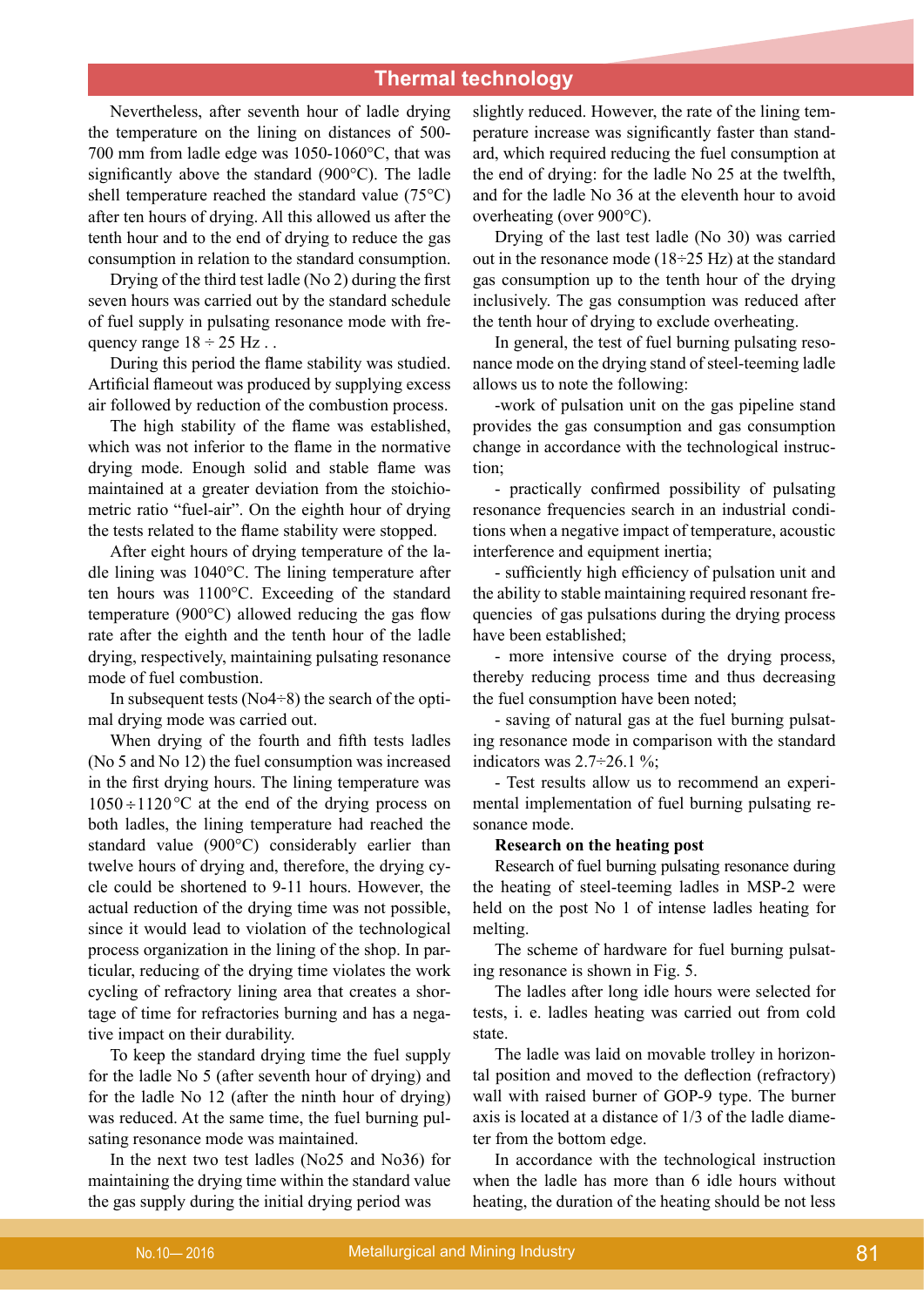than 6 hours.

The search of resonance frequencies was performed similar to the tests on the ladles drying stand. The resonance frequencies range on the heating stand is slightly different from the resonant frequencies on the drying stand due to changes in the acoustic characteristics of the stand. Setting the resonance frequencies led to the working frequency range 18÷30 Hz.

The changes in gas consumptions during the tests are shown in Fig. 6.

The test results are presented in Table. 2.

| Test<br>N <sub>0</sub> | Ladle<br>No | Pulsations<br>frequency,<br>Hz | Lining<br>temperature,<br>$\rm ^{\circ}C$ | Shell<br>temperature<br>$, \degree C$ | Total natural gas<br>consumption, $m3$ | Natural gas saving,<br>$\frac{0}{0}$ |
|------------------------|-------------|--------------------------------|-------------------------------------------|---------------------------------------|----------------------------------------|--------------------------------------|
|                        | H           | $18 \div 30$                   | 700                                       | 93                                    | 2000                                   |                                      |
|                        | 38          | $18 \div 30$                   | 879                                       | 89                                    | 1550                                   | 22.5                                 |
| $\overline{2}$         | Q           | $18 \div 30$                   | 910                                       | 97                                    | 1610                                   | 19.5                                 |
| 3                      | 19          | $18 \div 30$                   | 750                                       | 82                                    | 1335                                   | 33.3                                 |
| $\overline{4}$         | 8           | $18 \div 30$                   | 737                                       | 77                                    | 1245                                   | 37.8                                 |
|                        | 12          | $18 \div 30$                   | 777                                       | 84                                    | 1425                                   | 28.8                                 |





#### Figure 6. Changes in the supply of natural gas  $(V_a)$ **during the ladles heating when fuel burning pulsating resonance**

1...8 – numbers of the tests; <u>in standard mode</u>; .............. test mode

Considering the more intensive heating when fuel burning pulsating resonant mode the gas consumption on heating the first test ladle (No 38) was reduced by 28% compared to the standard mode. After fifth hour of drying in the rate of heating the significant ladle underheating was established, which required increasing the gas flow rate over the standard by 30%. After seven hours of drying, the process was complete with the ladle overheating: 879°С instead of the standard value 700°С.

On the second test ladle (No 9) during the seven hours the consumption of natural gas was maintained by 8% lower than the standard rate. However, after seven hours of heating the significant overheating of ladle lining was obtained: 910°С instead of 700°С.

On the subsequent test ladles (No 19, No 8 and No 12), reduction in gas consumption was due to the need of excluding the significant ladles overheating

over standard values. The final temperature of the ladles lining surface was 750°С, 737°С and 777°С respectively.

In general, the results of the tests of the fuel burning pulsating resonance system in the ladle heating post allowed, besides the above mentioned features of the system in the drying post, note the following:

- high excitability of the resonance frequencies in the ladle due to a small extent and volume of the gas pipeline area between the pulsating unit and the burner compared to the drying stand, where a large distance between the pulsator and the burner slows excitation of resonant frequencies due to the pulsations dissipation of the gas flow;

- significant increase of the heating intensity compared to the drying as a result of less high end lining temperature (777÷910°C instead of 900÷1120°C) and the absence of moisture vapor;

- the feasibility of use the fuel burning pulsating resonance mode at the posts of intensive ladles heating for melting was established, i.e. pulsating resonance mode allowed forcing the heating resonant pulsation of the flame along with an increase in gas consumption;

- natural gas saving is  $19.5 \div 37.8\%$ , that allows recommending fuel burning pulsating resonance mode on the heating stands to experimental implementation.

#### **Conclusion**

1. Experimental-industrial research had shown a high efficiency of developed fuel burning pulsating system when drying and heating of steel-teeming ladles. Reducing the consumption of natural gas; and therefore, its savings were  $2.7\div 26.1\%$  when drying ladles, and 19.5÷37.8% when heating.